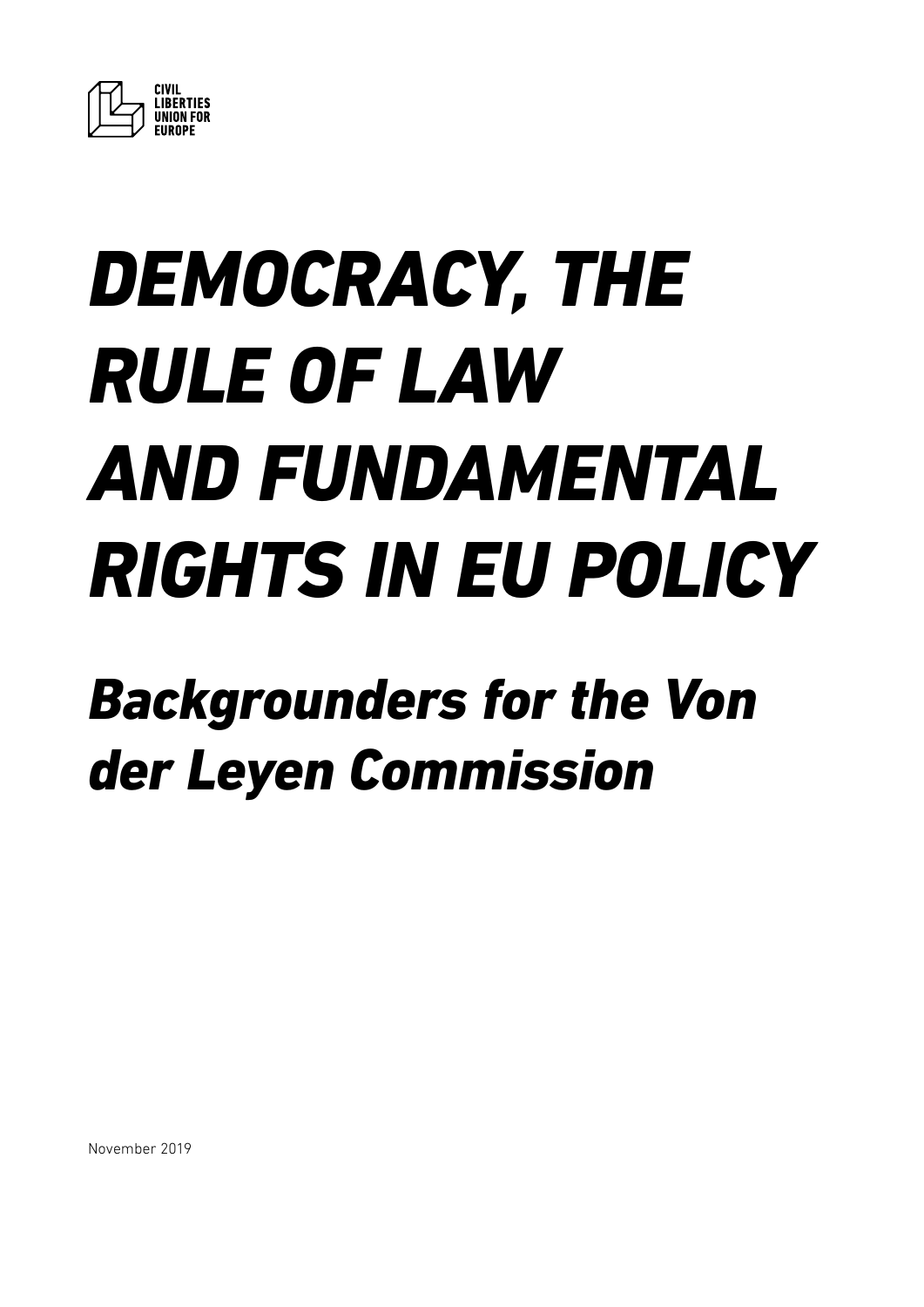

This document contains a collection of 10 concise backgrounders in selected areas of EU policy. The paper features analysis on those topics on which Liberties has expertise to offer the Commission. Each backgrounder outlines the state of play, identifies factors interfering with the realisation of the EU's founding values and offers potential solutions the Commission could pursue.

# *Table of contents*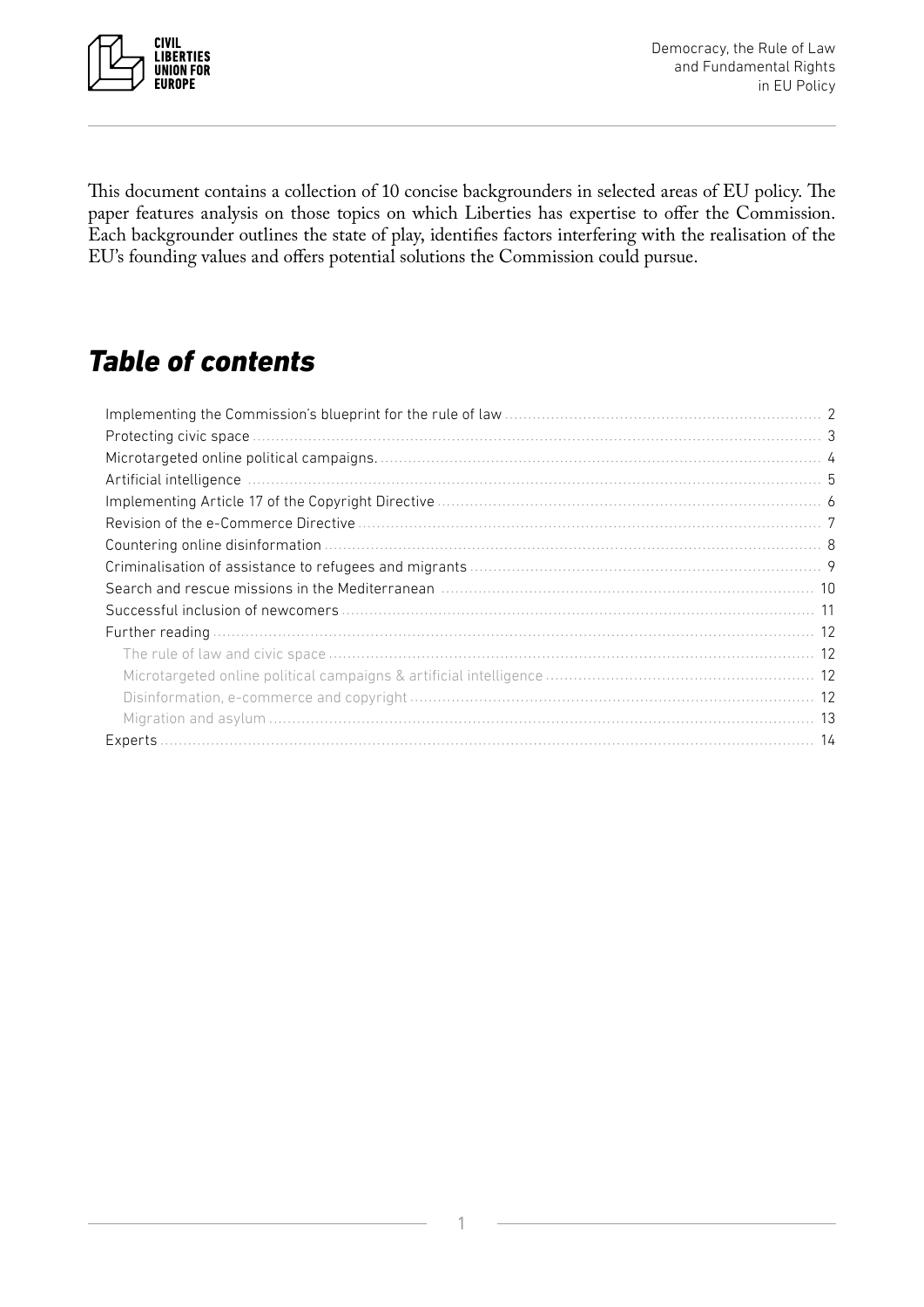<span id="page-2-0"></span>

#### *Implementing the Commission's blueprint for the rule of law*

A number of governments are undermining the basic values on which the EU is founded, set out in Article 2 of the Treaty on European Union (TEU). The problematic policies that these Member States are implementing include: interfering with the independence of the judiciary, interfering with the independence and pluralism of the media, restricting the activities of civil society organisations (CSOs) and restricting the right to peaceful protest, as well as rhetorical attacks and restrictive policies targeting marginalised groups such as migrants, ethnic minorities, women and LGBTI people.

The EU has thus far had modest success in persuading governments to desist from and reverse these policies. A Commission communication published in July 2019 set out a blueprint for the rule of law with a range of measures divided into categories of promotion, prevention and response. This backgrounder briefly outlines how a selection of these measures could be effectively implemented.

#### *Promotion*

The Commission has announced its intention to use the new Rights and Values Programme to build a "rule of law culture" in EU Member States. To give effect to this intention, the Commission should ensure that the "values" strand of the programme is dedicated to building the capacity of CSOs to create grassroots support among the public for Article 2 values. This will require the Commission to change its existing practices and interpret its financial rules more flexibly so as to make funding more easily accessible to CSOs working at national and local level. In addition, funding should be made available to CSOs in a way that guarantees their long-term financial sustainability through, for example, long-term project grants and grants covering operating costs. Among other activities, the Commission should dedicate funding to building the capacity of CSOs to communicate with the public through values-based framing. This method of communication is proven to generate support for Article 2 values. The programme should also support CSOs to develop effective communications strategies and deploy effective communications tools.

#### *Prevention*

The Commission has announced its intention to initiate an annual rule of law review cycle, leading to an annual report on the rule of law. To allow the European Parliament and the Council to follow up effectively on this report, the Commission should ensure that the report contains recommendations specific to each Member State and that national governments are not given the opportunity to water down the report's findings.

#### *Response*

The Commission should carry out an internal review of how existing EU law that may seem superficially unrelated to protecting Article 2 values can be used in litigation to protect these values. The Commission should also build the capacity of CSOs to use EU law to litigate both in national courts and before the European Court of Justice to protect Article 2 values. This should include financial support for litigation, as well as training on EU law.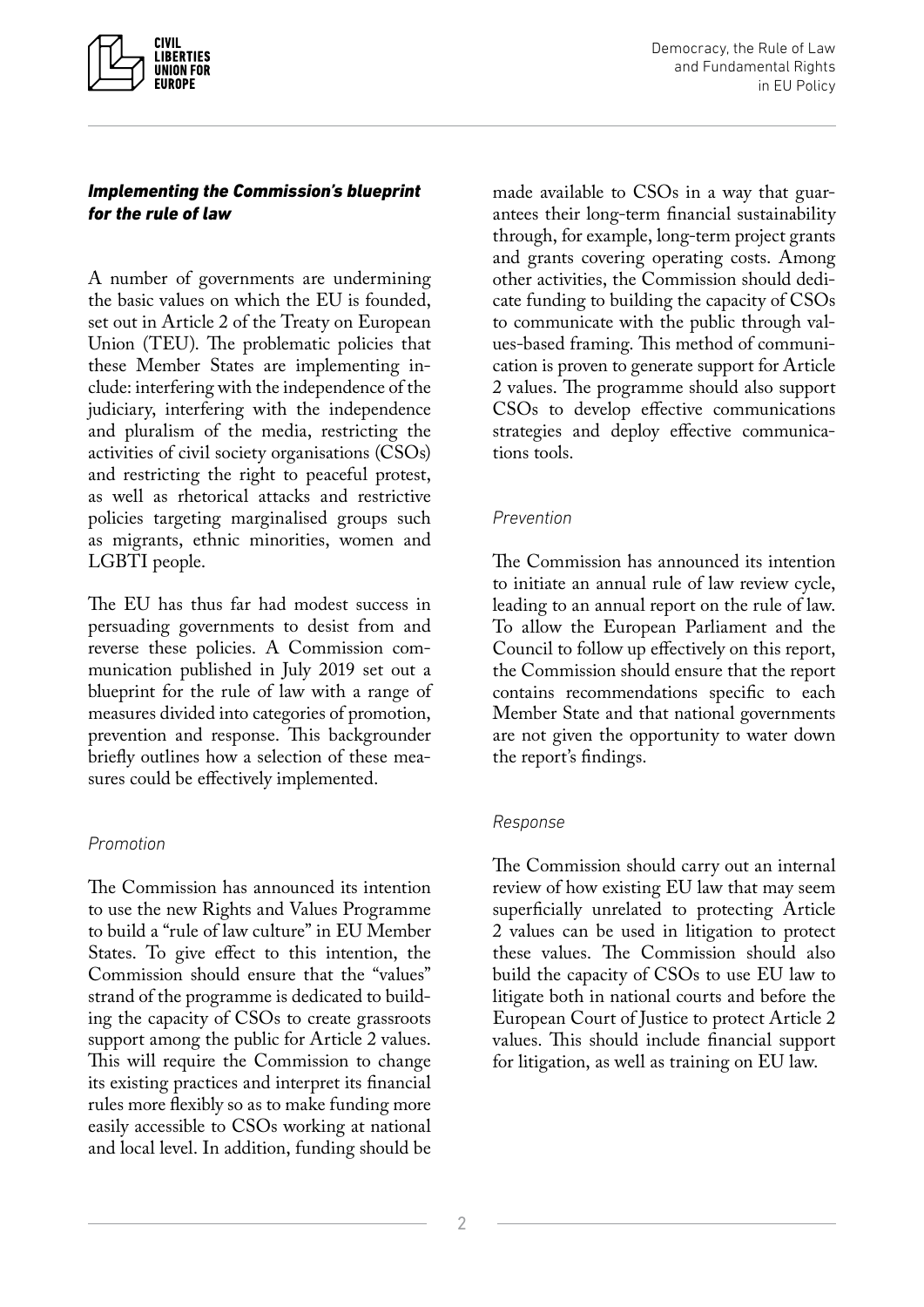<span id="page-3-0"></span>

#### *Protecting civic space*

Civil society organisations are key to the proper functioning of a healthy democracy. Like the media, CSOs inform the public about political debates that may affect their rights and quality of life, so that the public can make informed decisions. Like the judiciary, CSOs uphold the rule of law by making sure governments are accountable to the law. CSOs also put participatory democracy into practice by offering the public organised channels through which to speak to their representatives.

#### *Challenges facing CSOs*

Governments with authoritarian agendas are creating an increasingly restrictive environment for CSOs that promote the rule of law, democratic pluralism, fundamental rights, anti-corruption and environmental protection. Broadly speaking, the problems facing CSOs are:

- Hostile rhetoric and smear campaigns by political figures and allied media outlets. This is designed to undermine public trust in and support for CSOs and undermine staff morale.
- Cuts in public funding and attempts to block private funding. This is designed to reduce the resources available to CSOs.
- Disproportionately burdensome administrative obligations, for example on financial reporting. These are intended to drain CSO resources and distract them from their normal activities.
- Harassment through legal channels such as audits and the threat of criminal sanctions. This is designed to drain CSO resources, and deter them from carrying out their nor-

mal activities, as well as to undermine staff morale.

#### *Protective steps the Commission could take*

The Commission could take a number of steps to create an environment in which CSOs can flourish in their role as protectors and promoters of pluralist democracy, the rule of law and fundamental rights. These include:

- Designating a Commissioner responsible for civil society, whom CSOs can inform of attacks and restrictions, and who will follow up on these through diplomatic interventions towards the relevant Member States.
- Making full use of infringement proceedings to protect civic space, and publishing guidelines for Member States on how to implement relevant EU law, such as rules on anti-money laundering and terrorist financing, in line with the right to freedom of association in the Charter of Fundamental Rights.
- Supporting CSOs through the Rights and Values Programme to build their capacity to use EU law to protect civic space in litigation at national level and before the ECJ.
- Ensuring that the EU's financial rules are interpreted flexibly to make funding under the Rights and Values Programme more easily accessible to CSOs working at national and local level than is currently the case.
- Promoting the financial sustainability of CSOs by establishing the practice of making long-term project grants and grants covering operating costs.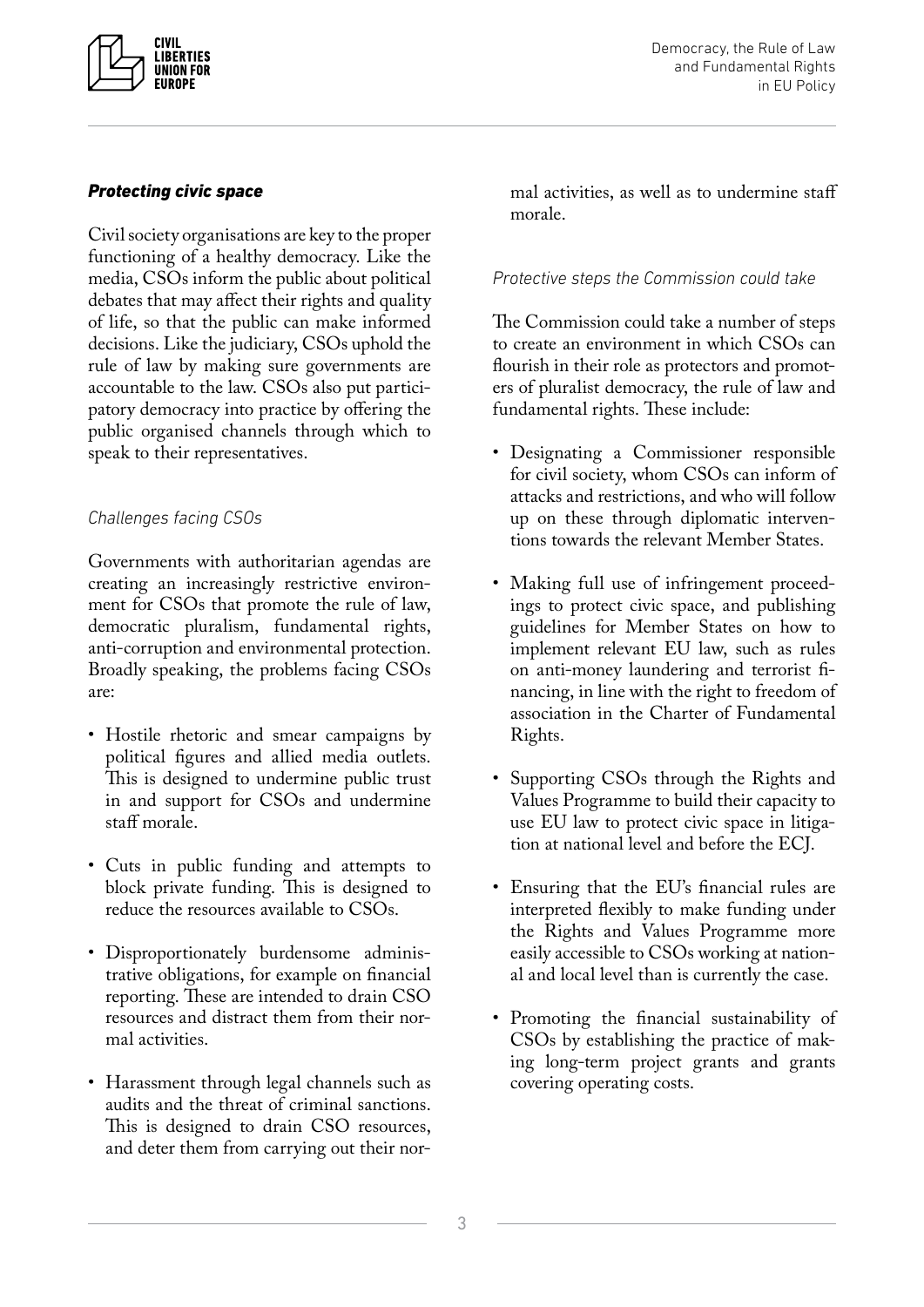<span id="page-4-0"></span>

#### *Microtargeted online political campaigns.*

Democracy is one of the values on which the European Union is founded, as set out in Article 2 of the Treaty on European Union. However, the digital revolution is transforming the world of politics and poses a threat to our democracies. Online political microtargeting allows for the formulation of personalised messages and their direct delivery to groups and individuals. While political targeting existed prior to the information age, fine-grained online political microtargeting informed by advanced statistical and machine learning algorithms is a new phenomenon made possible by the increased availability of demographic, lifestyle and personality data on voters.

Online political microtargeting has possible advantages for citizens, in the sense that it can reach those who ignore traditional mass media. It can also stimulate interest in politics among those who are disengaged, by delivering information on subjects tailored to their interests. However, the technique also poses some threats.

Foremost among these threats is polarisation. In a well-functioning democracy, citizens encounter points of views that differ from their own. However, targeted advertising tends only to expose citizens with opinions similar to their own, which reinforces their views instead of causing them to assess them critically. Second, dishonesty. Microtargeting campaigns allows the same actor to provide different categories of voters with plainly contradictory messages while concealing this duplicity.

*How the European Commission could mitigate potential harm to democracy*

- Ensure the data protection rules are enforced. The United States has more experience of advanced microtargeting models than Europe. And in recent years, political parties across Europe have started to hire US experts to apply these techniques in their campaigns. Microtargeting as practiced in the US relies on voter databases. It would not be possible to maintain such databases in a country that complies with the General Data Protection Regulation (GDPR). However, national data protection authorities (DPAs) rarely investigate personal data use by political parties. This is presumably because they fear reprisals through a funding cuts, and because they already lack adequate funding and staff. The Commission should urge Member States to provide DPAs with the funds necessary for the tasks they are expected to undertake and should explore ways of supporting DPAs directly, for example by providing them with expertise and services.
- Promote transparency. When individuals are made aware of why they are receiving specific messages, they are more likely to evaluate them critically. In response to regulators' concerns, digital platforms have recently started to offer some transparency mechanisms. However, these are still rudimentary. The Commission should urge digital platforms to strengthen these.
- Facilitate best practices. Elections are regulated differently and by different bodies across the Member States, meaning that there are many models and experiences to draw on. The Commission should help Members States consult each other regularly on how to tackle the challenge of preserving democracy in the digital age.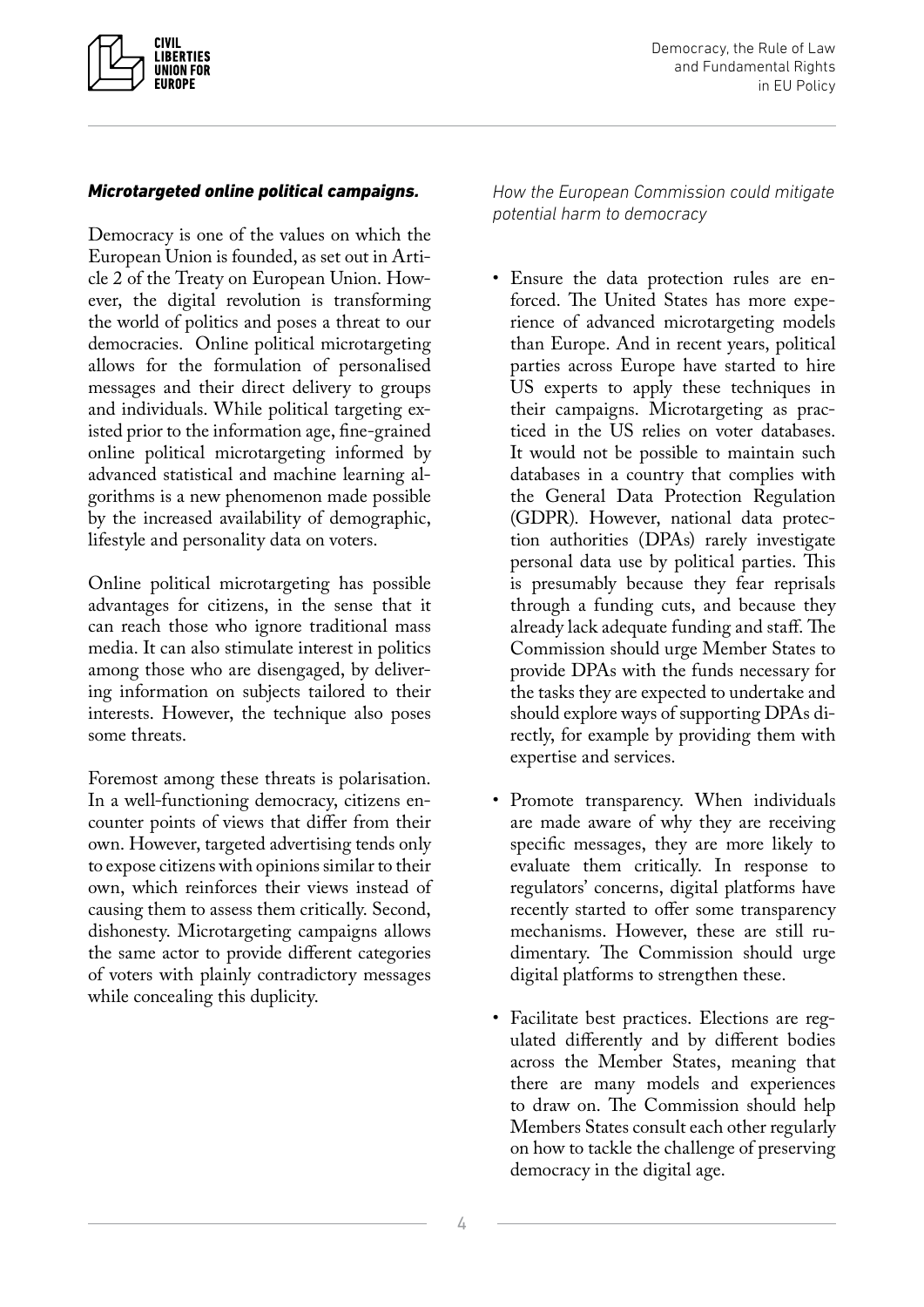<span id="page-5-0"></span>

#### *Artificial intelligence*

Artificial Intelligence (AI) is a set of technologies that are inspired by the ways people sense, learn and reason. The term AI refers to a collection of technologies that includes, among other things, machine learning, natural language processing, big data analytics, predictive models and algorithms.

AI could help us fight climate change, transform health care, and revive sluggish economies. But it could also undermine our fundamental rights. Concerns are growing that in its recent applications, AI is perpetuating bias in criminal justice and in job markets by amplifying the embedded biases in the data it is trained on (thereby breaching the prohibition on discrimination) and that it facilitates increased surveillance (thereby restricting privacy, freedom of expression and freedom of assembly). Activists and researchers are also warning of its potential to facilitate the spread of disinformation and to exacerbate inequality and market concentration. Furthermore, a vast amount of data is needed to train AI systems through machine learning. Unless such processes secure the necessary consent from individuals for their data to be used in this way, this violates the right to the protection of personal data under the General Data Protection Regulation.

In acknowledging these problems, the tech industry is increasingly turning to ethics for guiding principles on AI. But sectoral self-regulation based on vague ethical principles will lead to variations in standards, lower levels of protection for citizens and costly legal challenges. Fundamental rights, rather than ethics, should be placed at the core of developing and deploying AI. In contrast to ethics, fundamental rights are detailed and uniformly understood guarantees, built through decades of law-making and judicial interpretation.

Fundamental rights thus create legal certainty and a uniform standard of protection for citizens, as well as being legal rights that can be enforced through the courts. Furthermore, the EU and its Member States are legally obliged to respect, protect and promote fundamental rights through all their laws, policies and activities. The regulation of AI is no exception to this.

*How the Commission could ensure AI respects and promotes fundamental rights*

- Place fundamental rights, rather than ethics, at the core of the development and deployment of AI.
- Work with stakeholders. Governments alone cannot deal with the challenges posed by new and constantly developing technologies. The Commission should continue working with the private sector, academia and civil society organisations to address the challenges posed by the development of AI systems.
- Strengthen national data protection authorities (DPAs). The Commission should also recognise that national data protection authorities (DPAs) are frequently understaffed, underfunded and lack the requisite expertise in advanced information technologies. The Commission should urge Member States to provide DPAs with the necessary funding and explore means of providing resources (such as expertise and services) to DPAs directly.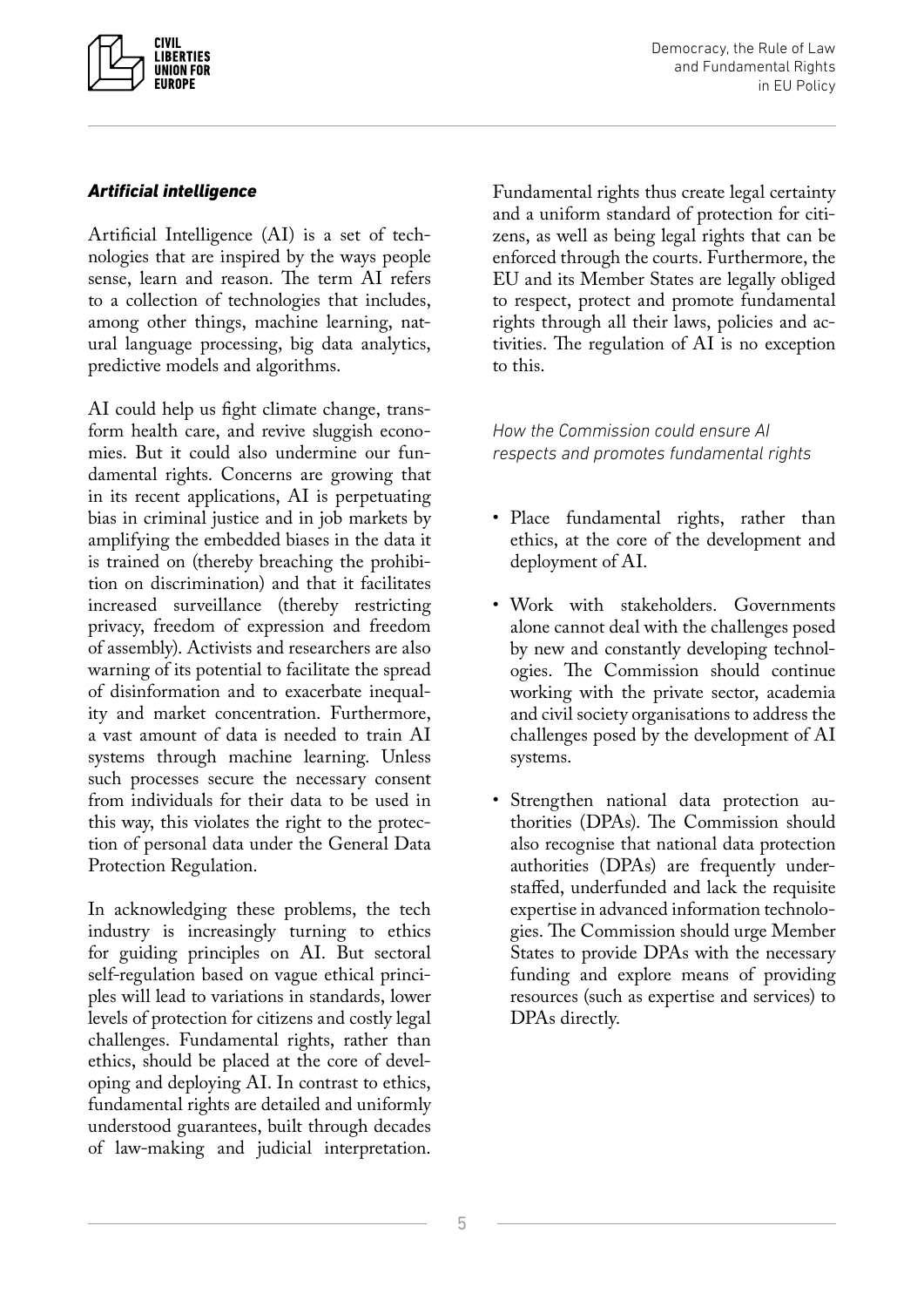

#### *Implementing Article 17 of the Copyright Directive*

<span id="page-6-0"></span>**CIVIL LIBERTIES UNION FOR EUROPE** 

Following the recent adoption of the Copyright Directive, the Commission is organising a series of stakeholder dialogues to feed into future guidelines on the application of Article 17. Article 17 changes the liability regime for content service providers by eliminating the limited liability rule established in Article 14(1) of the current e-Commerce Directive 2000/31/EC. The liability regime set out in Article 17 of the Copyright directive creates the risk that intermediary service providers will engage in overly cautious prior filtering and removal of content in a way that interferes with fundamental rights such as freedom of expression and data protection. The future guidelines will set out the safeguards that Member States and content-sharing providers are expected to put in place to ensure these rights are upheld.

Some Member States have already started to transpose Article 17. If Member States transpose Article 17 without the benefit of the guidelines, this increases the risk that the directive will not be applied uniformly across the EU and that implementing legislation in those countries will not respect fundamental rights.

To reduce the risk that Article 17 is applied in a way that breaches fundamental rights, or is not applied uniformly, the Commission should take the following steps.

- Urge Member States to wait for the guidelines to be published before transposing Article 17 and to holding stakeholder dialogues at national level, similarly to the Commission.
- Give individuals a right to challenge decisions taken by automated content management systems and require that such

challenges be decided by a human being. If providers use a content ID system and proactively filter content, this increases the likelihood of violations of freedom of expression. First, because these tools easily create false positives. Second, because these systems are often unable to identify lawful use of copyrighted material.

- Ensure transparency for users. Service providers should be obliged to inform users how decisions are taken over the removal of content, which user data is collected and how it is used, when content is removed, and the extent to which user activity is monitored.
- Reconsider the system of sanctions. If platforms only face sanctions for failing to remove or block offending content, this creates an incentive to be overly cautious and block or remove anything that creates the slightest risk of sanction. Blocking or removing content that does not infringe on copyright violates freedom of expression. Accordingly, the guidelines should introduce a rebalancing incentive. Rights holders and content-sharing service providers should be held liable for removing or blocking lawful user-generated content.
- Ensure access to an effective remedy. Users cannot enforce their rights without access to an independent judiciary. When content is blocked or removed, the service provider should be obliged to provide precise reasoning beyond merely pointing to an infringement of Terms of Services or copyright. Unless proper reasons are given, users will not be able to contest a decision. Liberties supports the suggestion that free legal mechanisms to settle disputes and offer compensation should be available not only for rights holders but also for users.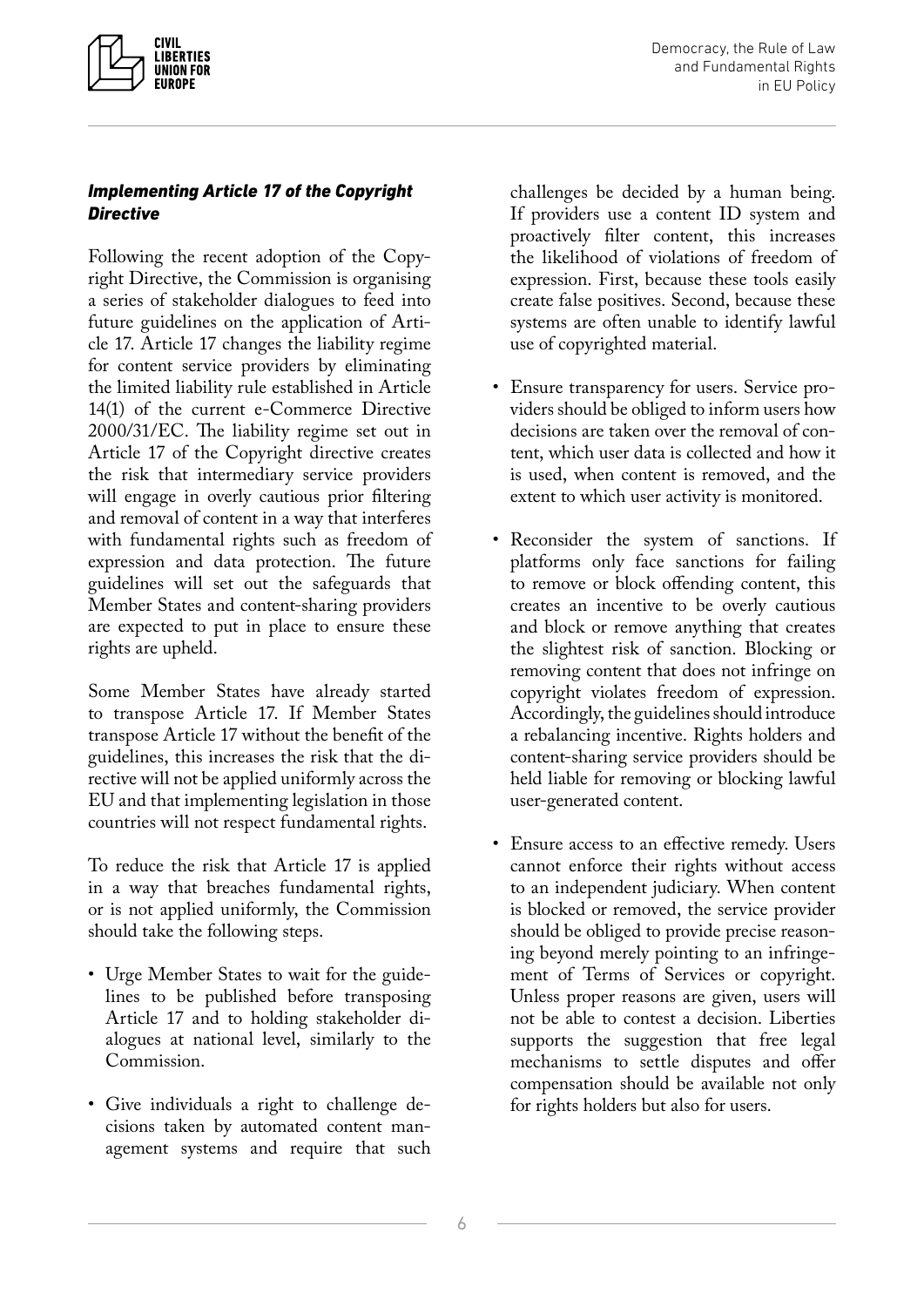<span id="page-7-0"></span>

#### *Revision of the e-Commerce Directive*

After almost twenty years, the e-Commerce Directive is understandably in need of an update to take account of developments in technology, trade practices and new legislation. However, there is a risk that revising the directive will negatively affect fundamental rights, especially due to the choice of liability regimes for internet companies that host and communicate content that is deemed unlawful. This creates the danger that intermediary service providers will engage in overly cautious prior filtering and remove content in such a way that interferes with rights like free speech and privacy.

The trend towards introducing intermediary liability can be seen in a number of legislative developments at EU and national level. The recently revised Copyright Directive makes intermediaries directly responsible for content uploads that might breach copyright. The revised Audiovisual Media Services Directive and the proposed Regulation on preventing the dissemination of terrorist content online aim to create similar intermediary liability regimes. The same is true for Germany's Network Enforcement Act (NetzDG) and the French anti-disinformation law. All of these developments conflict with the approach to regulating internet content introduced by the original e-Commerce Directive, which attempted to strike a fairer balance between fundamental rights and commercial and public interests.

Regulation of digital services should be achieved without compromising fundamental rights. The Commission should ensure that the following safeguards are in place when elaborating the Digital Services Act, which is expected in the coming years.

• The process of creating new legislation should be transparent and be based on input from relevant stakeholders. Besides market players this should include civil society organisations and users' organisations.

- The process of creating new legislation or self-regulatory regimes must respect users' fundamental rights, such as freedom of expression, privacy and access to information.
- Intermediary service providers offer various services. New legislation should differentiate between those who have significant market power and small and medium-sized companies and start-ups. Services that enjoy a quasi-monopoly should be regulated differently and could be considered as a providing a public service, rather than a purely commercial service.
- If the EU chooses to pursue regimes that create intermediary liability, it should create an incentive to balance out the inherent tendency for intermediaries to err on the side of caution to avoid sanctions when removing or prohibiting access to certain content. Platforms should be liable for banning access to lawful content and not only for restricting access to unlawful content. This solution will guarantee that freedom of expression is more effectively protected.
- General monitoring and filtering mechanisms endanger both the freedom to receive and impart information as well as data protection. New mechanisms should avoid imposing or incentivising the introduction of monitoring and filtering systems.
- Platforms should be obliged to be transparent towards users both through their terms of service and in how those policies are implemented. This would lead to better accountability.
- New legislation should not hinder innovation and the online market.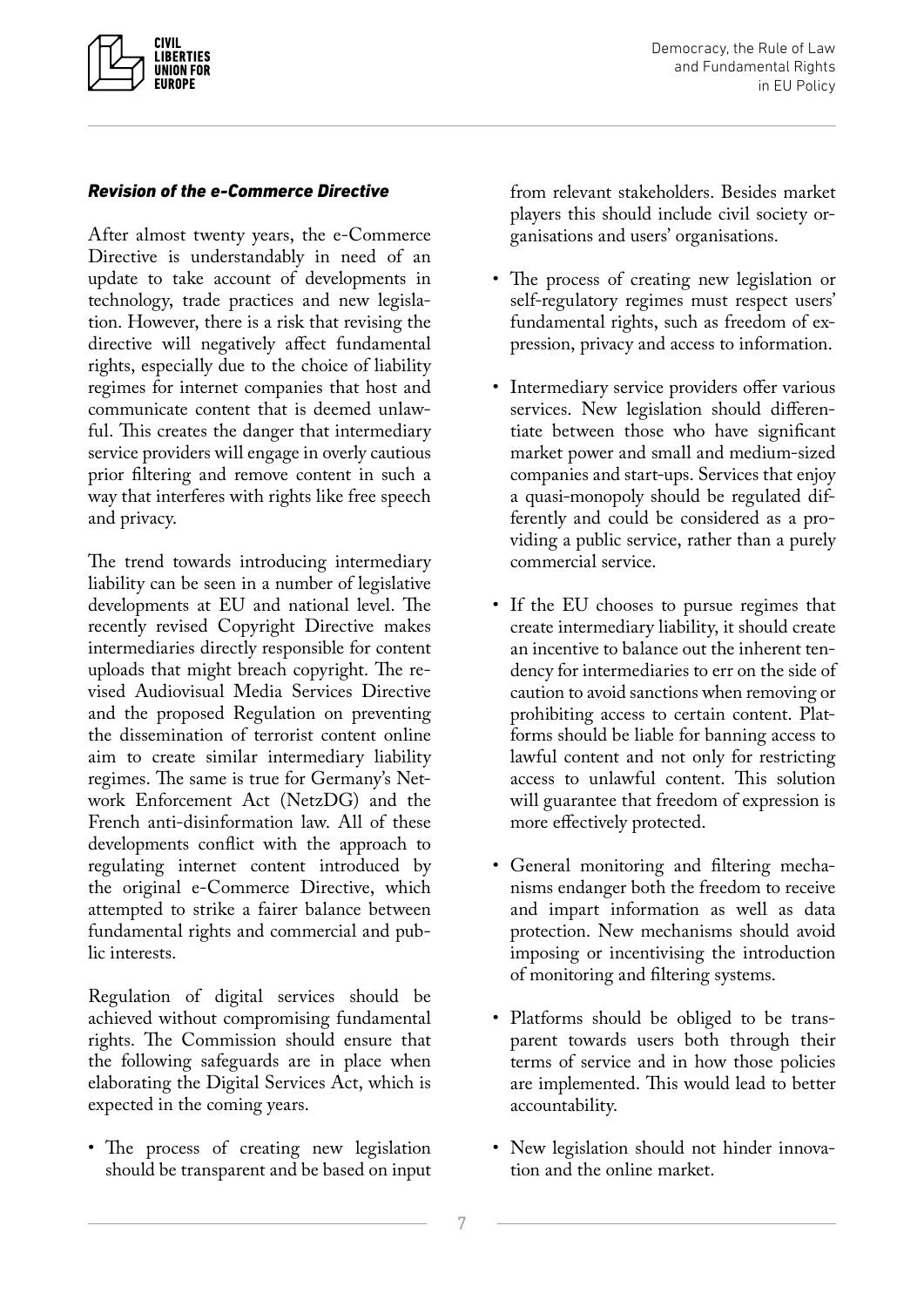<span id="page-8-0"></span>

#### *Countering online disinformation*

Targeted online disinformation campaigns have the potential to compromise the fairness of elections and referendums. Disinformation became prominent on the EU's agenda following revelations about the 2016 US Presidential election, the Brexit referendum and the Facebook-Cambridge Analytica data scandal. In response the Commission has elaborated an Action Plan on disinformation. In addition, internet platforms, leading social networks, and the advertising industry have agreed to a self-regulatory Code of Practice on Disinformation. The future Digital Services Act is also expected to regulate cross-border micro-targeted political advertising in the context of disinformation campaigns.

It is important to safeguard the fairness of elections and referendums. But there is a risk that measures to tackle disinformation will interfere with freedom of expression, which also damages democratic processes. One of the biggest challenges in countering online disinformation is being able to distinguish between misleading content, errors, parody and biased news. This makes it difficult to respond to disinformation simply by prohibiting offending content. This kind of approach carries a high risk of interfering with legitimate free speech.

Because of the dangers this approach poses to freedom of expression, Liberties recommends that the Commission thoroughly analyse the actual impact of disinformation on elections and on the society before taking further regulatory measures. The reporting mechanism prescribed by the Code of Practice on Disinformation should make this possible. The Commission will only be in a position to develop a proportionate response once the impact of disinformation is clear.

Rather than focusing on prohibiting content based on its validity, which carries risks for freedom of expression, the Commission should instead concentrate on neutralising the potential impact of disinformation, through at least two measures.

First, through thorough enforcement of the General Data Protection Regulation and adoption of the ePrivacy Regulation. Online disinformation can only have an impact if it reaches the audience it targets. And targeting sections of the public without their consent in this way is only possible if an organisation has engaged in profiling based on unlawful data controlling and processing. In this way data protection rules offer an effective indirect route to combating online disinformation while preserving freedom of expression. The Commission should consider providing support to under-resourced national data protection authorities to facilitate this work.

Second, the Commission should invest in further activities to improve media literacy among the public. This is crucial to empower people with relevant knowledge and diminish the possible harm of disinformation.

If the Commission can neutralise the impact of disinformation through enforcement of data protection rules and support for media literacy, this will make risky measures that threaten freedom of expression unnecessary, while preserving the integrity of elections and referendums.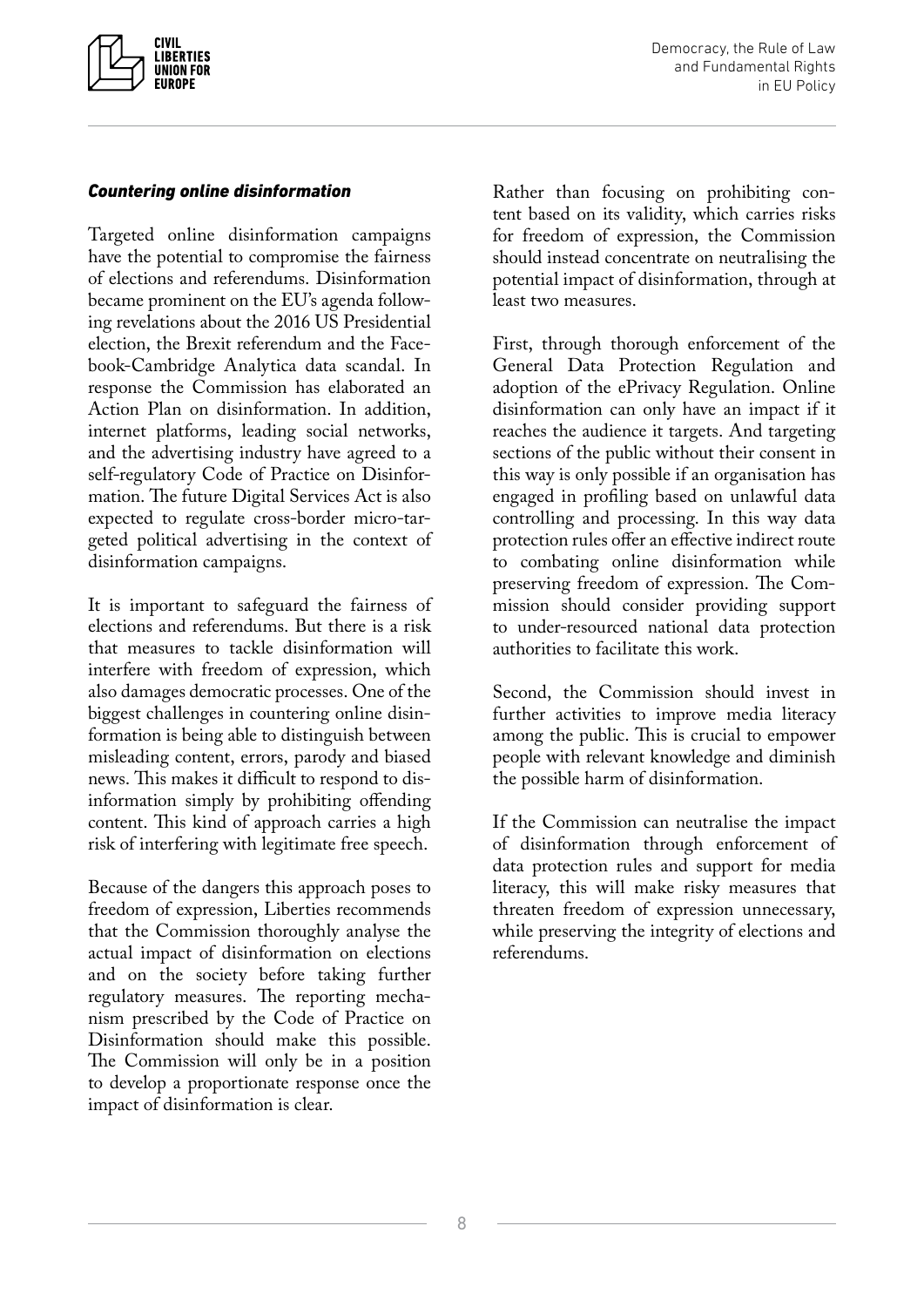<span id="page-9-0"></span>

#### *Criminalisation of assistance to refugees and migrants*

In several EU Member States, civil society organisations (CSOs) and private individuals are being harassed, intimidated and prosecuted for providing assistance to refugees and asylum seekers. CSOs have experienced a number of restrictions, including limitations on access to funding and criminal prosecutions. These measures constitute obstacles to the effective implementation of EU policy and in some cases breach EU law. Relevant EU legislation should be revised, clarified and enforced.

#### *Facilitation Directive*

Directive 2002/90/EC requires Member States to sanction individuals who assist a third country national to enter or transit a Member State in breach of national law. The directive gives Member States discretion to refrain from applying sanctions in relation to individuals offering humanitarian assistance to asylum seekers without seeking profit. However, there is no express obligation to refrain from sanctioning such behaviour, and some Member States have chosen to sanction individuals providing humanitarian assistance. Member States that do this are violating EU law. Article 18 of the Charter of Fundamental Rights guarantees the right to asylum. Article 53 of the Charter states that the Charter must be interpreted in conformity with international treaties to which the EU is a party. The EU is party to the UN Protocol against the Smuggling of Migrants, which states that facilitation is only a crime when done in exchange for "financial or other material benefit". States that are criminalising humanitarian assistance to asylum seekers are thus violating the Facilitation Directive read in light of the Charter. The Commission should begin infringement proceedings against Member States that persist in this policy and consider clarifying the text of the directive.

#### *Supporting Civil Society Actors*

The EU is committed to protecting and strengthening a vibrant and independent civil society. However, Hungary, Italy and other Member States have passed laws designed to disrupt the work of CSOs providing assistance to refugees and migrants, for example, by imposing taxes on foreign funding or making any kind of assistance to undocumented migrants illegal. Liberties welcomes the fact that the Commission has taken legal action against Hungary following the introduction of new laws attacking CSOs. Proceedings should also be initiated against comparable policies elsewhere, such as Legislative Decree 53/2019 adopted by Italy this summer, which imposes heavy fines on CSOs conducting search and rescue operations if they enter Italian waters without permission. Further, Article 8(2) of Directive 2013/32/EU guarantees asylum seekers the right to a fair trial. This requires national governments to ensure that CSOs have the possibility to provide legal services to asylum seekers. However, in Hungary, Croatia and other Member States, the work of CSOs is impeded, making it very hard to provide legal counselling. The Commission should open infringement proceedings in these circumstances. In Member States where CSOs are being targeted in this way, the Commission should take over direct management of the Asylum, Migration and Integration Fund to ensure CSOs are sufficiently funded. In addition, a Commissioner could be charged with monitoring the policing of humanitarian actors and intervene as needed with the relevant Member States.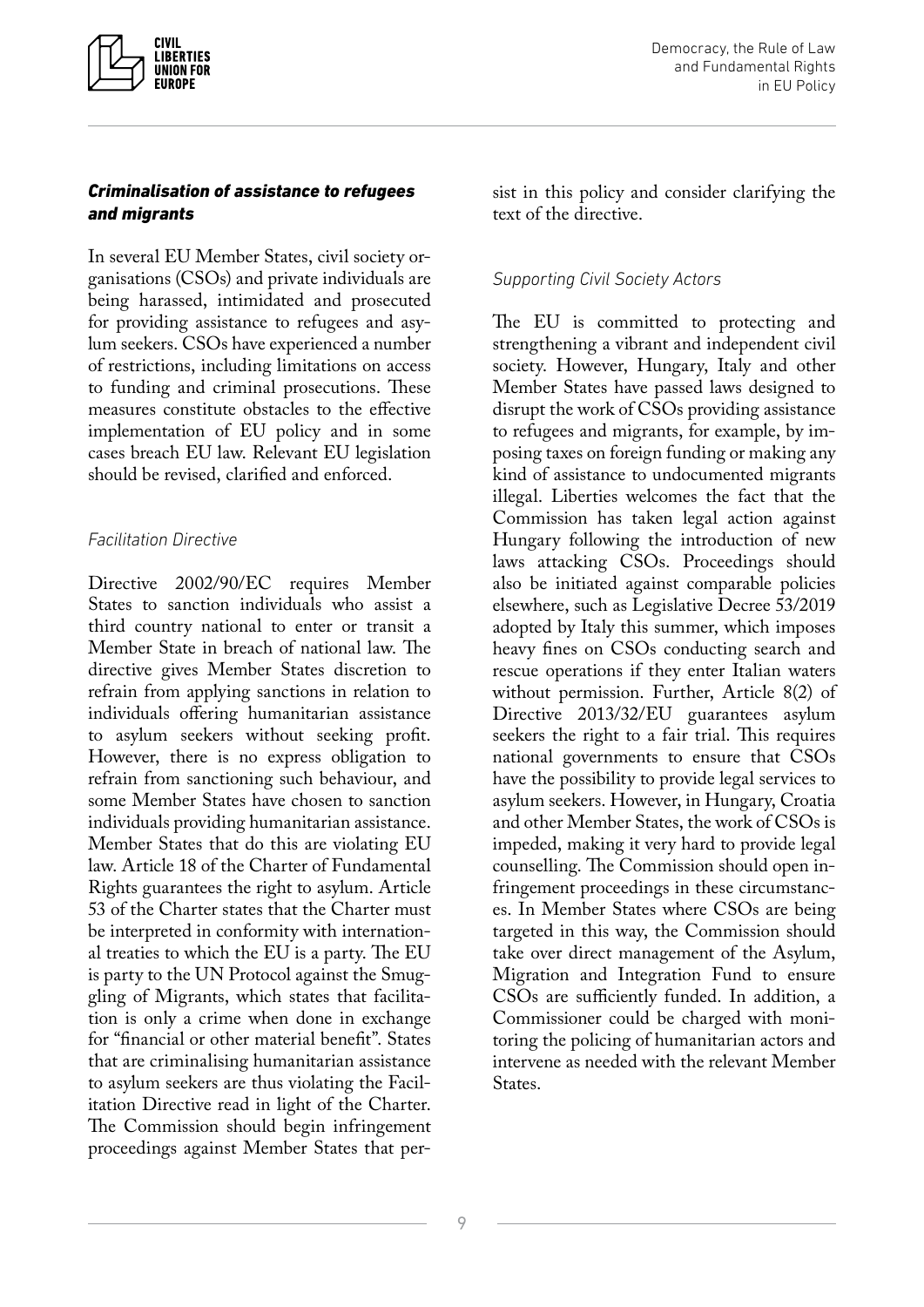<span id="page-10-0"></span>

#### *Search and rescue missions in the Mediterranean*

Since 2015, at least 15,000 people have drowned attempting to reach European shores. The Mediterranean has become the world's deadliest border. The EU has closed its ports and outsourced responsibility for search and rescue (SAR) operations and disembarkation to the Libyan Coast Guard, which is known for abusive treatment towards migrants. As a result, a request has been made to the International Criminal Court to investigate the EU and its Member States for committing crimes against humanity. Even if such cases are not successful, this development highlights how the EU's asylum policy is likely to undermine its standing towards third countries, which will in turn make it more difficult for the EU to pressure third countries over humanitarian or human rights concerns.

*Crackdown on Civil Society Organisations (CSOs)*

CSOs who have attempted to fill the gap left by Member States have been accused of facilitating illegal entry and colluding with smugglers. This summer, Italy adopted Legislative Decree 53/2019 which imposes financial penalties of up to 1 million euros for CSOs and the confiscation of their ship if they enter Italian waters without permission. It can also penalise shipmasters who refuse to disembark migrants in Libya, although, according to several UN actors (IOM, UNHCR, OHCHR, UNSMIL), it does not have a safe port of return.

The decree would thus oblige shipmasters to violate international maritime law and the principle of non-refoulement, which is recognised in EU law. The Commission should initiate infringement procedures if Italy does not change its course.

#### *Resume SAR operations*

The EU has stopped SAR operations in the Central Mediterranean. Operation Sophia focuses on border control and fighting smuggler networks and has no naval assets. Frontex and a number of national governments argue that SAR operations create a pull factor. Yet, studies have shown that the existence of SAR operations have little impact on the number of attempted crossings. However, there is a correlation between the end of SAR missions and the rising death rate. With the help of willing Member States, the Commission should press for a resumption of SAR operations in the Central Mediterranean and halt returns to Libya.

#### *Disembarkation and relocation*

The "ship-by-ship" approach is not only exacerbating the suffering of people blocked on rescue boats. It also severely damages the European Union's international reputation and thus its credibility in external relations with authoritarian regimes like Russia and Turkey, and its ability to promote human rights towards third countries. We welcome the initiative taken by several Member States to create a "coalition of the willing" and the role of the Commission in coordinating the negotiations. The EU needs to establish a permanent disembarkation and relocation mechanism based on objective criteria such as GDP per capita and population size of Member States. This would allow for more solidarity and responsibility sharing.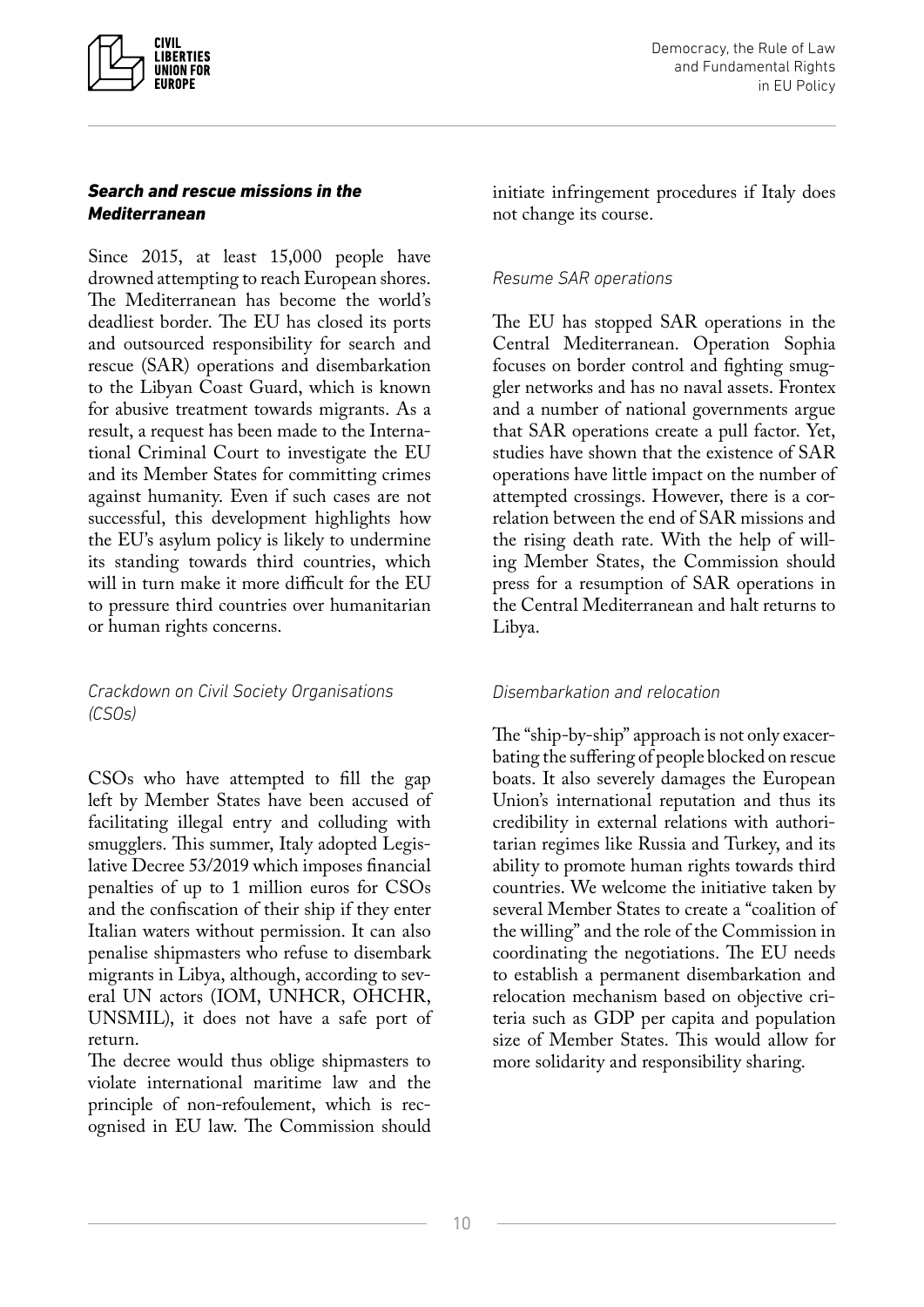<span id="page-11-0"></span>

#### *Successful inclusion of newcomers*

Some Member States are struggling to integrate newcomers into labour and housing markets, education systems and mental and physical health services. It is crucial to invest in integration early upon arrival to avoid higher costs generated by non-integration in the future, including intergenerational poverty and social exclusion. To realise the benefits of successful integration, Member States have to promote active participation in economic, social and cultural life, while strengthening the sense of belonging of newcomers. The Commission plays a vital role as policy coordinator, promoter of knowledge exchange and funder of innovative projects. The Commission should consider following measures.

#### *Intensify support at local level*

The implementation of integration policy largely takes place at local level. Civil society organisations (CSOs) and local authorities have extensive experience in receiving newcomers. However, they have little say in integration policies and suffer from a lack of funds. The EU should make funding directly available to local authorities rather than channelling them through national governments, especially in Member States that have a track record of failing to implement EU asylum law and policy. One way to achieve this could be for the Commission to increase the budget of the Urban Innovative Actions initiative, which is directly accessible to local government. To involve local actors more in migration policy debates, the Commission could intensify its support for city networks such as EUROC-ITIES, which have been successful in the reception and integration of refugees.

#### *Social innovation*

CSOs have helped governments reap the fruits of successful integration. New initiatives and social enterprises have emerged all over Europe. These help to implement innovative integration projects and policies that have the potential to be scaled up and implemented more broadly. Successful projects include mentoring programs, where jobseekers are connected with retirees, co-housing arrangements, where newcomers are matched with locals of a similar age or innovative funding models, such as social impact bonds (SIBs), which mobilise private investors to fund a social service, such as housing or language courses. The Commission should support social entrepreneurs and increase financial support for research and networking between national and local authorities to assess, compile and scale up good practices.

#### *Communication*

In March 2019, the Commission published the factsheet "Debunking Myths about Migration" to tackle false information and challenge alarming rhetoric. While the intention is good, the approach is counterproductive. To convince people of the positive effects of migration and counter anti-immigration narratives, myth-busting is largely ineffective. Extensive research in the field of the cognitive sciences shows that positive, solution-oriented stories resonate much more with members of the public with conflicted views on migration. The Commission should support CSOs who have experience in reframing migration narratives to train other CSOs on how to communicate about migration.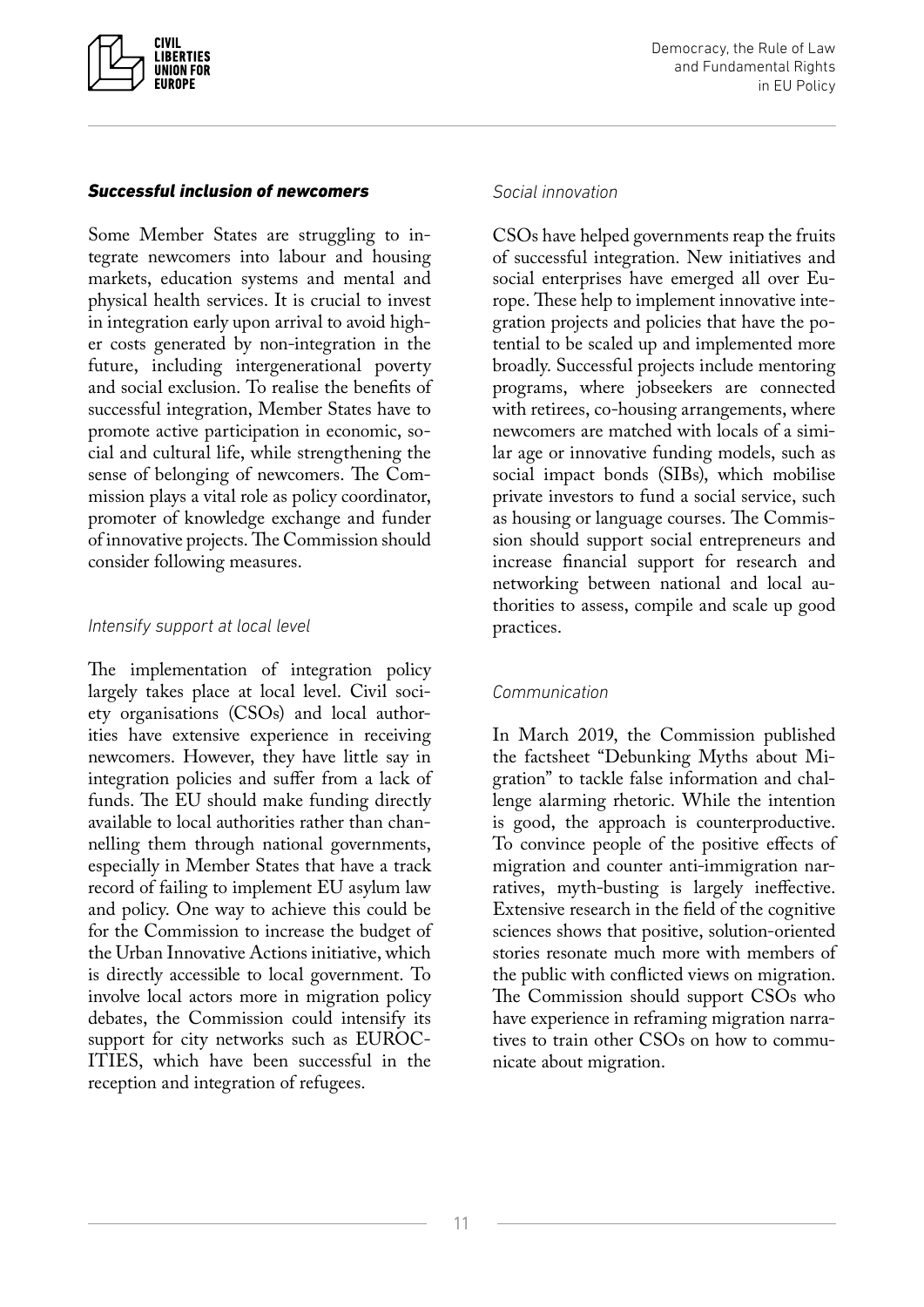<span id="page-12-0"></span>

Democracy, the Rule of Law and Fundamental Rights in EU Policy

### *Further reading*

*The rule of law and civic space*

[Butler, I., 'A Response to the Commission](https://www.liberties.eu/f/wm0xpr)  [Communication on further strengthening the](https://www.liberties.eu/f/wm0xpr)  [rule of law within the Union', Civil Liberties](https://www.liberties.eu/f/wm0xpr)  [Union for Europe, June 2019](https://www.liberties.eu/f/wm0xpr)

[Butler, I., 'Countering populist authoritarians:](https://www.liberties.eu/f/ss9cPR)  [A guide for funders and civil society organisa](https://www.liberties.eu/f/ss9cPR)[tions', Civil Liberties Union for Europe, May](https://www.liberties.eu/f/ss9cPR)  [2019](https://www.liberties.eu/f/ss9cPR)

[Butler, I., 'Analysis of the Commission's pro](https://www.liberties.eu/f/bGvl4K)[posal for a rights and values programme', Civil](https://www.liberties.eu/f/bGvl4K)  [Liberties Union for Europe, June 2018](https://www.liberties.eu/f/bGvl4K)

[Butler, I., 'Two proposals to promote and pro](https://drive.google.com/file/d/1UG4PIg7tObjUoK9tBKq3IdqCT-eB5iM9/view)[tect European values through the Multiannual](https://drive.google.com/file/d/1UG4PIg7tObjUoK9tBKq3IdqCT-eB5iM9/view)  [Financial Framework: Conditionality of EU](https://drive.google.com/file/d/1UG4PIg7tObjUoK9tBKq3IdqCT-eB5iM9/view)  [funds and a financial instrument to support](https://drive.google.com/file/d/1UG4PIg7tObjUoK9tBKq3IdqCT-eB5iM9/view)  [NGOs', Civil Liberties Union for Europe,](https://drive.google.com/file/d/1UG4PIg7tObjUoK9tBKq3IdqCT-eB5iM9/view)  [March 2018](https://drive.google.com/file/d/1UG4PIg7tObjUoK9tBKq3IdqCT-eB5iM9/view)

[Butler, I., 'Participatory democracy under](https://drive.google.com/file/d/0B_W-Vna2eVNVOFk5VXUzeE9CdGM/view)  [threat: Growing restrictions on the freedoms](https://drive.google.com/file/d/0B_W-Vna2eVNVOFk5VXUzeE9CdGM/view)  [of NGOs in the EU', Civil Liberties Union for](https://drive.google.com/file/d/0B_W-Vna2eVNVOFk5VXUzeE9CdGM/view)  [Europe, August 2017](https://drive.google.com/file/d/0B_W-Vna2eVNVOFk5VXUzeE9CdGM/view)

[Holmes, T. \(et al.\), 'The Common Cause](https://publicinterest.org.uk/download/values/Common%20Cause%20Handbook.pdf)  [Handbook: A guide to values and frames for](https://publicinterest.org.uk/download/values/Common%20Cause%20Handbook.pdf)  [campaigners, community organisers, civil](https://publicinterest.org.uk/download/values/Common%20Cause%20Handbook.pdf)  [servants, fundraisers, educators, social entre](https://publicinterest.org.uk/download/values/Common%20Cause%20Handbook.pdf)[preneurs, politicians and everyone in between',](https://publicinterest.org.uk/download/values/Common%20Cause%20Handbook.pdf)  [Public Interest Research Centre, 2012](https://publicinterest.org.uk/download/values/Common%20Cause%20Handbook.pdf)

*Microtargeted online political campaigns & artificial intelligence*

[Berhet, A., 'Why do emerging AI guidelines](https://www.openglobalrights.org/why-do-emerging-ai-guidelines-emphasize-ethics-over-human-rights/)  [emphasize "ethics" over human rights?, Open](https://www.openglobalrights.org/why-do-emerging-ai-guidelines-emphasize-ethics-over-human-rights/)  [Global Rights, July 2019](https://www.openglobalrights.org/why-do-emerging-ai-guidelines-emphasize-ethics-over-human-rights/)

[Latonero, M., 'Governing artificial intelli](https://datasociety.net/output/governing-artificial-intelligence/)[gence: Upholding human rights & dignity',](https://datasociety.net/output/governing-artificial-intelligence/)  [Data & Society, October 2018](https://datasociety.net/output/governing-artificial-intelligence/)

[UK Information Commissioner's Office, 'De](https://ico.org.uk/media/2259369/democracy-disrupted-110718.pdf)[mocracy disrupted? Personal information and](https://ico.org.uk/media/2259369/democracy-disrupted-110718.pdf)  [political influence', July 2018](https://ico.org.uk/media/2259369/democracy-disrupted-110718.pdf)

[Gorton, W., 'Manipulating citizens: How](https://www.researchgate.net/publication/293193323_Manipulating_Citizens_How_Political_Campaigns)  [political campaigns' use of behavioural social](https://www.researchgate.net/publication/293193323_Manipulating_Citizens_How_Political_Campaigns)  [science harms democracy', 38 New Political](https://www.researchgate.net/publication/293193323_Manipulating_Citizens_How_Political_Campaigns)  [Science \(2016\) 61](https://www.researchgate.net/publication/293193323_Manipulating_Citizens_How_Political_Campaigns)

[Bennett, C., 'The politics of privacy and the](https://www.researchgate.net/publication/272236723_The_Politics_of_Privacy_and_the_Privacy_of_Politics_Parties_Elections_and_Voter_Surveillance_in_Western_Democracies)  [privacy of politics: Parties, elections and voter](https://www.researchgate.net/publication/272236723_The_Politics_of_Privacy_and_the_Privacy_of_Politics_Parties_Elections_and_Voter_Surveillance_in_Western_Democracies)  [surveillance in western democracies', 18 SSRN](https://www.researchgate.net/publication/272236723_The_Politics_of_Privacy_and_the_Privacy_of_Politics_Parties_Elections_and_Voter_Surveillance_in_Western_Democracies)  [Electronic Journal \(2013\)](https://www.researchgate.net/publication/272236723_The_Politics_of_Privacy_and_the_Privacy_of_Politics_Parties_Elections_and_Voter_Surveillance_in_Western_Democracies)

[AI100 Standing Committee and Study Panel,](http://ai100.stanford.edu/2016-report)  ['Artificial Intelligence and Life in 2030', Stan](http://ai100.stanford.edu/2016-report)[ford University, September 2016](http://ai100.stanford.edu/2016-report)

*Disinformation, e-commerce and copyright*

[Pachl, U. & Valenti, P. \(eds.\), 'A human-cen](https://www.opensocietyfoundations.org/publications/a-human-centric-digital-manifesto-for-europe)[tric digital manifesto for Europe', OSEPI &](https://www.opensocietyfoundations.org/publications/a-human-centric-digital-manifesto-for-europe)  [BEUC, September 2019](https://www.opensocietyfoundations.org/publications/a-human-centric-digital-manifesto-for-europe)

[Rosati, E., 'What does the European Com](https://papers.ssrn.com/sol3/papers.cfm?abstract_id=3455387)[mission make of the EU copyright acquis when](https://papers.ssrn.com/sol3/papers.cfm?abstract_id=3455387)  [it pleads before the CJEU? The Legal Service's](https://papers.ssrn.com/sol3/papers.cfm?abstract_id=3455387)  [observations in digital/online cases', European](https://papers.ssrn.com/sol3/papers.cfm?abstract_id=3455387)  [Law Review \(forthcoming\), September 2019](https://papers.ssrn.com/sol3/papers.cfm?abstract_id=3455387)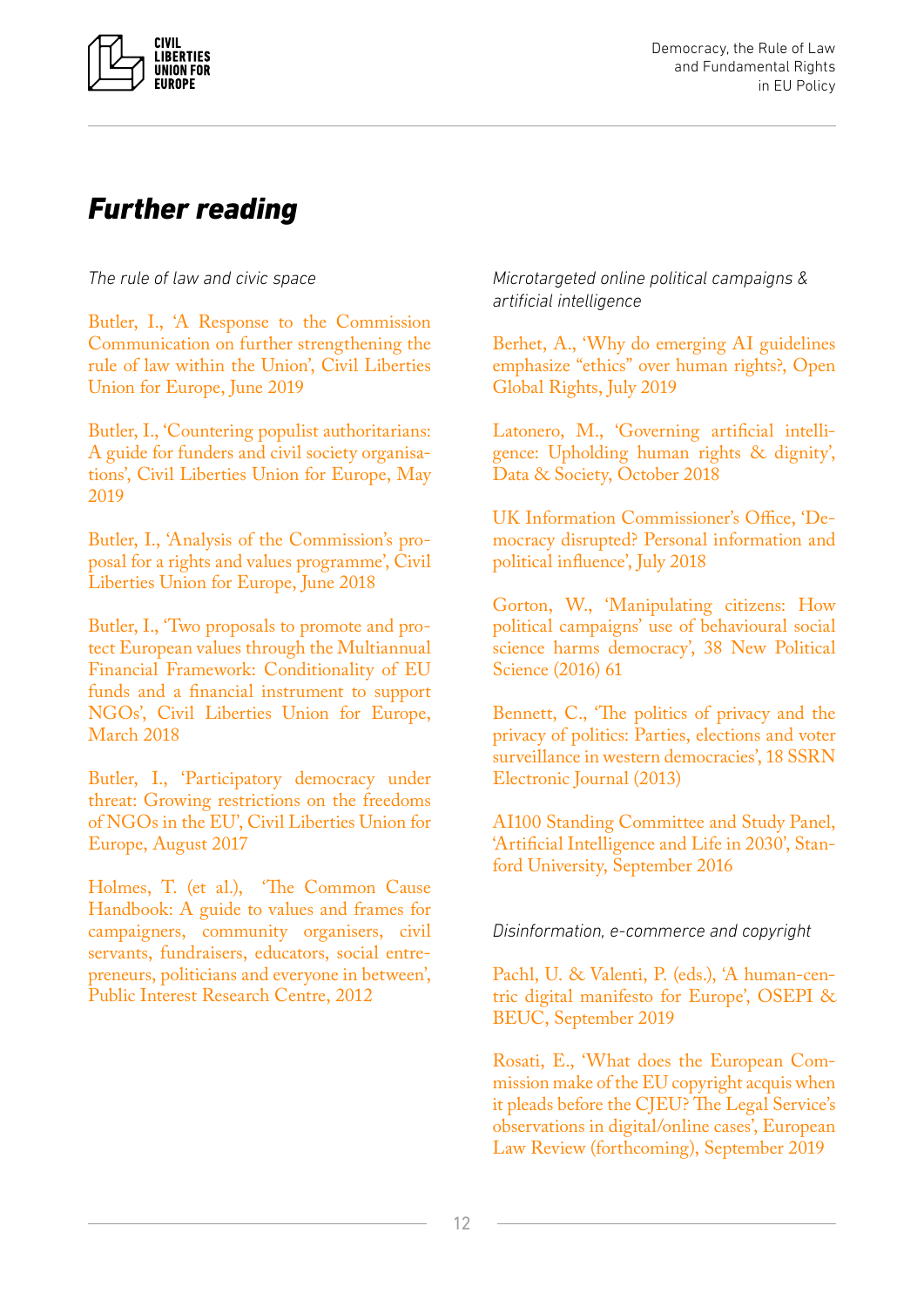<span id="page-13-0"></span>

['EU directive of copyright in the digital single](https://papers.ssrn.com/sol3/papers.cfm?abstract_id=3434061)  [market and ISP liability: What's next at in](https://papers.ssrn.com/sol3/papers.cfm?abstract_id=3434061)[ternational level?', Available at SSRN, August](https://papers.ssrn.com/sol3/papers.cfm?abstract_id=3434061)  [2019](https://papers.ssrn.com/sol3/papers.cfm?abstract_id=3434061)

[Access Now, Civil Liberties Union for Europe](https://www.liberties.eu/f/2r7-0S)  [\(Liberties\) & European Digital Rights Initia](https://www.liberties.eu/f/2r7-0S)[tive \(EDRi\), 'Informing the "Disinformation"](https://www.liberties.eu/f/2r7-0S)  [Debate', October 2018](https://www.liberties.eu/f/2r7-0S)

[Access Now, 'Primer: Respecting human](https://www.ohchr.org/_layouts/15/WopiFrame.aspx?sourcedoc=/Documents/Issues/Opinion/ContentRegulation/AccessNow.docx&action=default&DefaultItemOpen=1)  [rights in content regulation in the digital age',](https://www.ohchr.org/_layouts/15/WopiFrame.aspx?sourcedoc=/Documents/Issues/Opinion/ContentRegulation/AccessNow.docx&action=default&DefaultItemOpen=1)  [January 2018](https://www.ohchr.org/_layouts/15/WopiFrame.aspx?sourcedoc=/Documents/Issues/Opinion/ContentRegulation/AccessNow.docx&action=default&DefaultItemOpen=1)

[Wardle, C. & Derakhshan, H., 'Information](https://edoc.coe.int/en/media/7495-information-disorder-toward-an-interdisciplinary-framework-for-research-and-policy-making.html)  [disorder: Toward an interdisciplinary frame](https://edoc.coe.int/en/media/7495-information-disorder-toward-an-interdisciplinary-framework-for-research-and-policy-making.html)[work for research and policy making' Council](https://edoc.coe.int/en/media/7495-information-disorder-toward-an-interdisciplinary-framework-for-research-and-policy-making.html)  [of Europe, report DGI\(2017\)09, December](https://edoc.coe.int/en/media/7495-information-disorder-toward-an-interdisciplinary-framework-for-research-and-policy-making.html)  [2017](https://edoc.coe.int/en/media/7495-information-disorder-toward-an-interdisciplinary-framework-for-research-and-policy-making.html)

#### *Migration and asylum*

[Council of Europe Commissioner for Hu](https://rm.coe.int/lives-saved-rights-protected-bridging-the-protection-gap-for-refugees-/168094eb87)[man Rights, 'Lives Saved. Rights protected:](https://rm.coe.int/lives-saved-rights-protected-bridging-the-protection-gap-for-refugees-/168094eb87)  [Bridging the protection gap for refugees and](https://rm.coe.int/lives-saved-rights-protected-bridging-the-protection-gap-for-refugees-/168094eb87)  [migrants in the Mediterranean', June 2019](https://rm.coe.int/lives-saved-rights-protected-bridging-the-protection-gap-for-refugees-/168094eb87)

[Vosyliūtė, L. and Conte, C., 'Crackdown on](http://www.resoma.eu/sites/resoma/resoma/files/policy_brief/pdf/Final%20Synthetic%20Report%20-%20Crackdown%20on%20NGOs%20and%20volunteers%20helping%20refugees%20and%20other%20migrants_1.pdf)  [NGOs and volunteers helping refugees and](http://www.resoma.eu/sites/resoma/resoma/files/policy_brief/pdf/Final%20Synthetic%20Report%20-%20Crackdown%20on%20NGOs%20and%20volunteers%20helping%20refugees%20and%20other%20migrants_1.pdf)  [other migrants', ReSoma, June 2019](http://www.resoma.eu/sites/resoma/resoma/files/policy_brief/pdf/Final%20Synthetic%20Report%20-%20Crackdown%20on%20NGOs%20and%20volunteers%20helping%20refugees%20and%20other%20migrants_1.pdf)

[Bendel, P. et al., 'A Local Turn for Europe](https://www.boell.de/sites/default/files/e-paper_a_local_turn_for_european_refugee_politics.pdf?dimension1=division_euna)[an Refugee Politics Recommendations for](https://www.boell.de/sites/default/files/e-paper_a_local_turn_for_european_refugee_politics.pdf?dimension1=division_euna)  [Strengthening Municipalities and Local](https://www.boell.de/sites/default/files/e-paper_a_local_turn_for_european_refugee_politics.pdf?dimension1=division_euna)  [Communities in refugee and asylum policy of](https://www.boell.de/sites/default/files/e-paper_a_local_turn_for_european_refugee_politics.pdf?dimension1=division_euna)  [the EU', Heinrich Boell Foundation, March](https://www.boell.de/sites/default/files/e-paper_a_local_turn_for_european_refugee_politics.pdf?dimension1=division_euna)  [2019](https://www.boell.de/sites/default/files/e-paper_a_local_turn_for_european_refugee_politics.pdf?dimension1=division_euna)

[International Centre for Policy Advocacy, 'Re](https://www.narrativechange.org/)[frame the debate! New Migration Narratives](https://www.narrativechange.org/)  [for Constructive Dialogue', 2018](https://www.narrativechange.org/)

[European Union Agency for Fundamental](https://fra.europa.eu/en/publication/2018/ngos-sar-activities)  [Rights, 'Fundamental rights considerations:](https://fra.europa.eu/en/publication/2018/ngos-sar-activities)  [NGO ships involved in search and rescue in](https://fra.europa.eu/en/publication/2018/ngos-sar-activities)  [the Mediterranean and criminal investiga](https://fra.europa.eu/en/publication/2018/ngos-sar-activities)[tions', October 2018](https://fra.europa.eu/en/publication/2018/ngos-sar-activities)

[Steinhilper, E. and Gruijters, R., 'Border](https://www.law.ox.ac.uk/research-subject-groups/centre-criminology/centreborder-criminologies/blog/2017/03/border-deaths)  [Deaths in the Mediterranean: What We Can](https://www.law.ox.ac.uk/research-subject-groups/centre-criminology/centreborder-criminologies/blog/2017/03/border-deaths)  [Learn from the Latest Data', March 2017](https://www.law.ox.ac.uk/research-subject-groups/centre-criminology/centreborder-criminologies/blog/2017/03/border-deaths)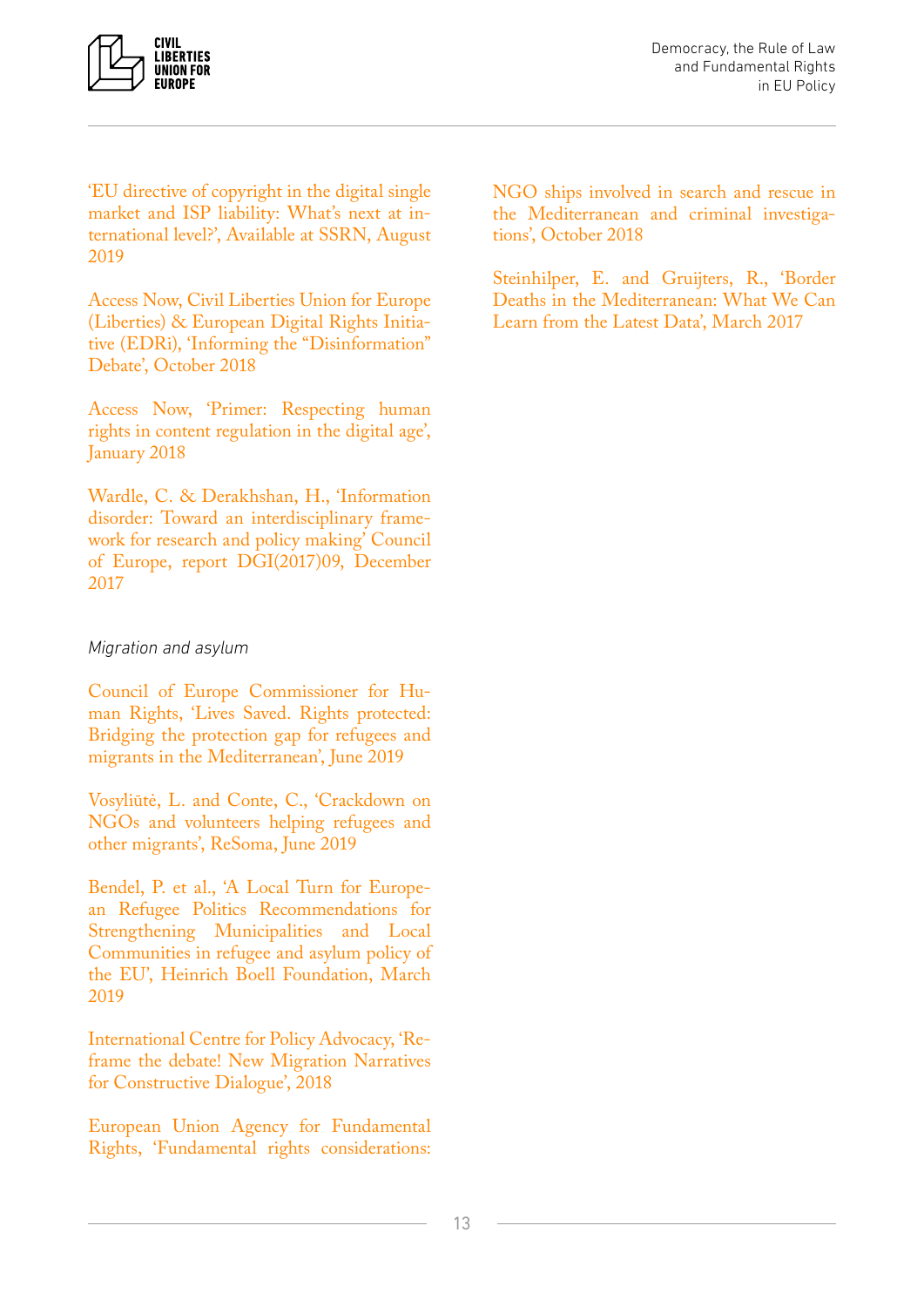<span id="page-14-0"></span>

Democracy, the Rule of Law and Fundamental Rights in EU Policy

## *Experts*

Dr. Israel Butler, head of advocacy, responsible for: EU tools for the protection and promotion of Article 2 values Protection of the civic space Countering populist authoritarians Values-based framing Contact: [i.butler@liberties.eu](mailto:i.butler%40liberties.eu%20?subject=) 

Dr. Eva Simon, senior advocacy officer, responsible for: Media freedom and pluralism Copyright reform eCommerce reform Countering disinformation Accessibility of public institutions to journalists Contact: [eva.simon@liberties.eu](mailto:eva.simon%40liberties.eu?subject=)

Dr. Orsolya Reich, advocacy officer, responsible for: Privacy & data protection Artificial intelligence Monitoring the civic space Contact: [o.reich@liberties.eu](mailto:o.reich%40liberties.eu?subject=)

Jascha Galaski, advocacy officer, responsible for: Migration and asylum Contact: [j.galaski@liberties.eu](mailto:j.galaski%40liberties.eu?subject=)